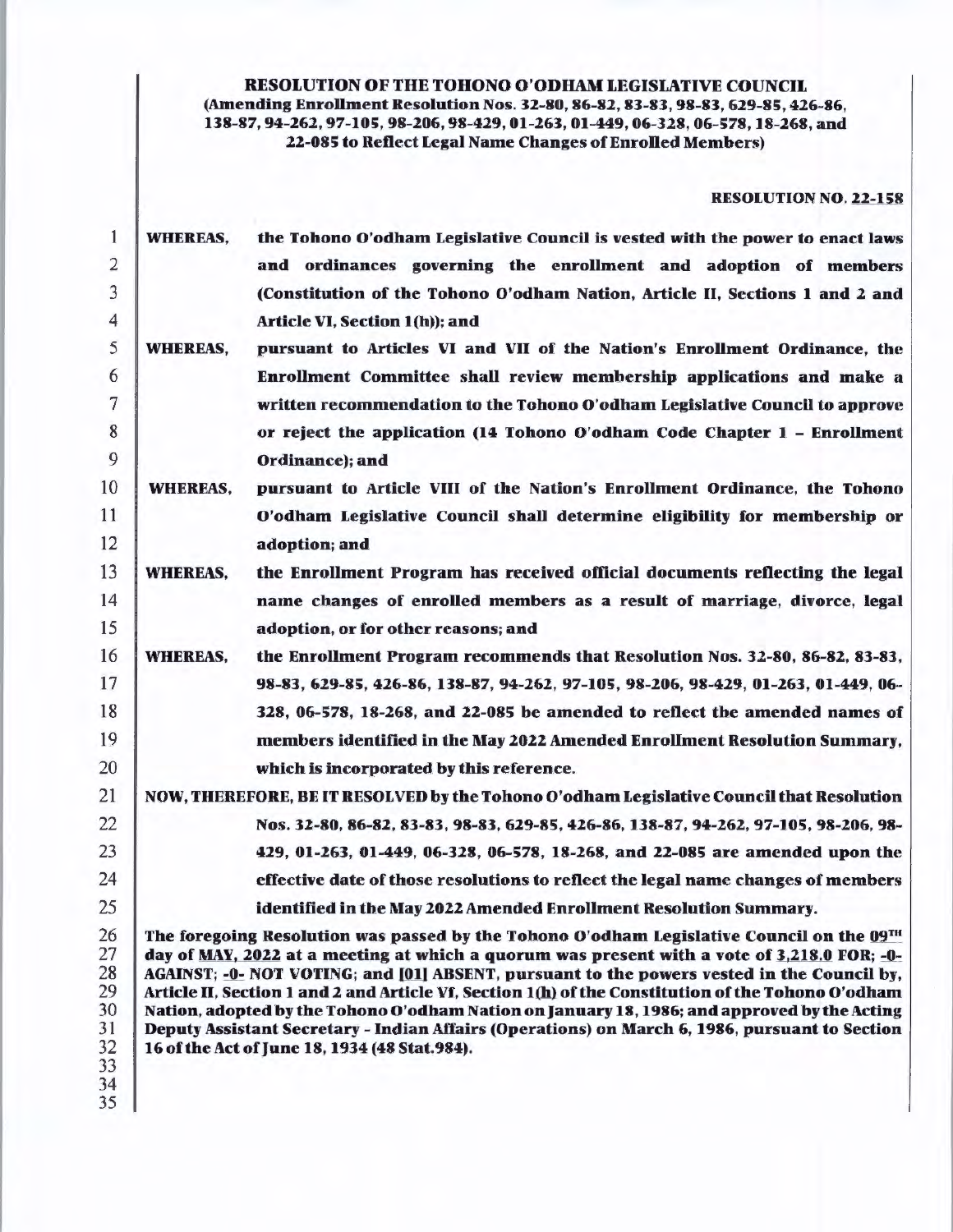RESOLUTION NO. 22-158 (Amending Enrollment Resolution Nos. 32-80, 86-82, 83-83, 98-83, 629-85, 426-86, 138-87, 94-262, 97- 105, 98-206, 98-429, 01-263, 01-449, 06-328, 06-578, 18-268, and 22-085 to Reflect Legal Name Changes of Enrolled Members) Page 2 of 2 TOHONO O'ODHAM LEGISIATIVE COUNCIL othy Jogquin, Legislative Chairman day of .2022 **ATTES**  Evonne Wilson, Legislative Secretary *l*  $\alpha$  day of *Illus .* 2022 Said Resolution was submitted for approval to the office of the Chairman of the Tohono O'odham Nation on the  $\mu$  day of  $\mu$  and  $\mu$ , 2022 at 3/4/ o'clock,  $\mu$  im., D'odham Nation on the  $\frac{1}{100}$  aay of  $\frac{1}{100}$ , 2022 at  $\frac{5.91}{2.91}$  o clock,  $\frac{1}{100}$ . In., pursuant to the provisions of Section 5 of Article VII of the Constitution and will become effective upon his approval or upon his failure to either approve or disapprove it within 48 hours of submittal. TOHONO O'ODHAM LEGISLATIVE COUNCIL Tegislative Chairman mothy Joaqui  $\bigwedge$  APPROVED on the  $\iota$  day of ,2022 at  $\sqrt{2}$  o'clock, [ ) DISAPPROVED .m NED NORRIS, R., CHAIR TOHONO O'ODHAM NATION Returned to the Legislative Secretary on the  $n \Delta$  day of  $\ldots$ , 2022, at  $1.4$  % clock,  $\ldots$  .m. Evonne Wilson, Legislative Secretary